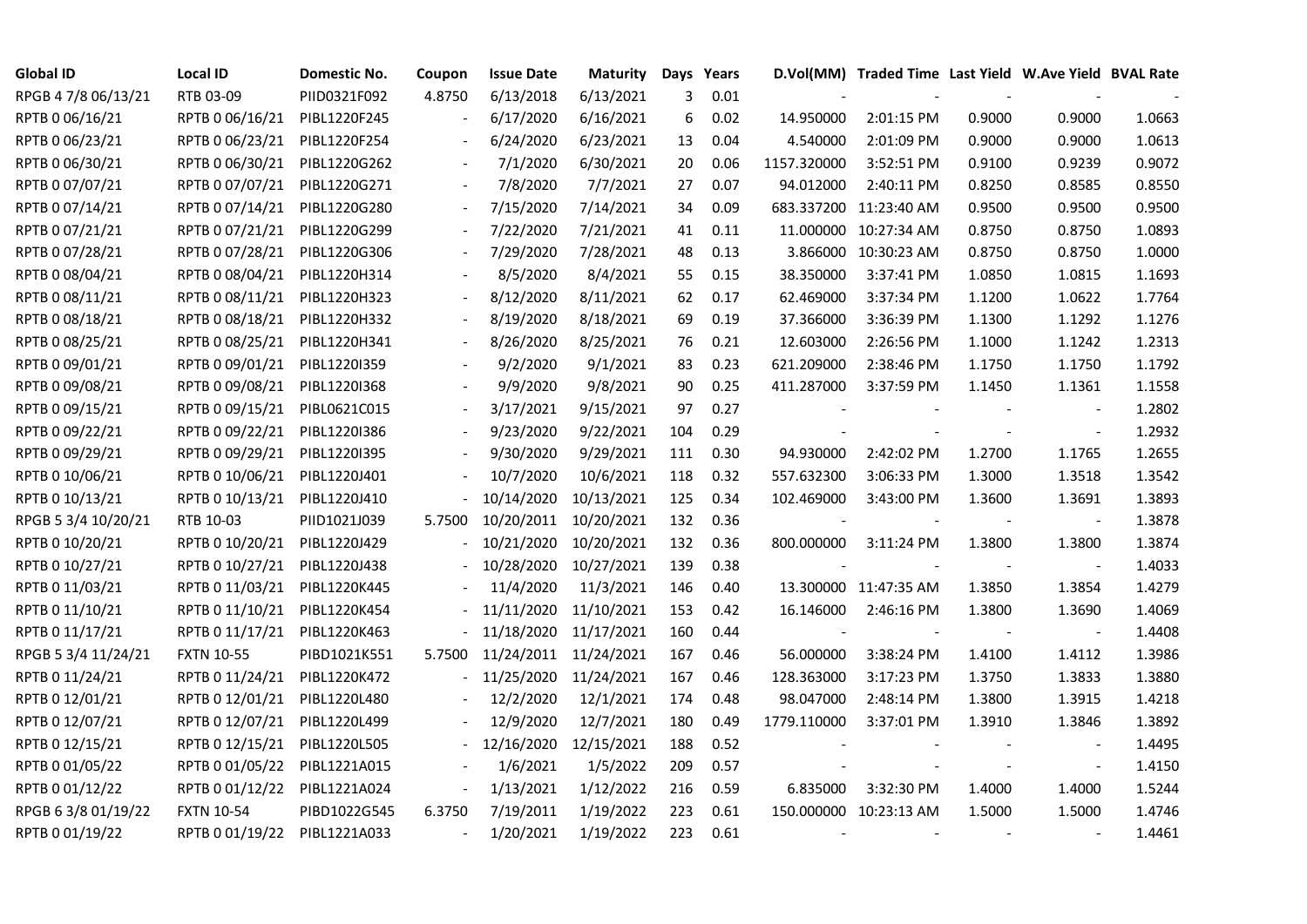| <b>Global ID</b>     | <b>Local ID</b>   | Domestic No. | Coupon                   | <b>Issue Date</b> | Maturity   | Days | Years |             | D.Vol(MM) Traded Time Last Yield W.Ave Yield BVAL Rate |        |                          |        |
|----------------------|-------------------|--------------|--------------------------|-------------------|------------|------|-------|-------------|--------------------------------------------------------|--------|--------------------------|--------|
| RPGB 4 01/26/22      | <b>FXTN 05-74</b> | PIBD0522A747 | 4.0000                   | 1/26/2017         | 1/26/2022  | 230  | 0.63  | 0.030000    |                                                        |        |                          | 1.4520 |
| RPTB 0 01/26/22      | RPTB 0 01/26/22   | PIBL1221A042 |                          | 1/27/2021         | 1/26/2022  | 230  | 0.63  |             |                                                        |        |                          | 1.5297 |
| RPTB 0 02/02/22      | RPTB 0 02/02/22   | PIBL1221B050 |                          | 2/3/2021          | 2/2/2022   | 237  | 0.65  | 4.520000    | 3:49:05 PM                                             | 1.4500 | 1.4611                   | 1.6250 |
| RPTB 0 02/09/22      | RPTB 0 02/09/22   | PIBL1221B069 |                          | 2/10/2021         | 2/9/2022   | 244  | 0.67  |             | 12.149000 11:41:51 AM                                  | 1.5000 | 1.5000                   | 1.5683 |
| RPTB 0 02/16/22      | RPTB 0 02/16/22   | PIBL1221B078 |                          | 2/17/2021         | 2/16/2022  | 251  | 0.69  |             | 7.000000 10:09:50 AM                                   | 1.5000 | 1.5000                   | 1.5862 |
| RPTB 0 02/23/22      | RPTB 0 02/23/22   | PIBL1221B087 | $\overline{\phantom{a}}$ | 2/24/2021         | 2/23/2022  | 258  | 0.71  | 58.143000   | 2:17:05 PM                                             | 1.5000 | 1.5000                   | 1.5480 |
| RPTB 0 03/02/22      | RPTB 0 03/02/22   | PIBL1221C095 |                          | 3/3/2021          | 3/2/2022   | 265  | 0.73  |             |                                                        |        | $\blacksquare$           | 1.5908 |
| RPTB 0 03/09/22      | RPTB 0 03/09/22   | PIBL1221C102 | $\overline{\phantom{a}}$ | 3/10/2021         | 3/9/2022   | 272  | 0.75  |             |                                                        |        | $\blacksquare$           | 1.5904 |
| RPGB 15 03/14/22     | <b>FXTN 20-02</b> | PIBD2022C021 | 15.0000                  | 3/14/2002         | 3/14/2022  | 277  | 0.76  |             |                                                        |        |                          | 1.5433 |
| RPTB 0 03/16/22      | RPTB 0 03/16/22   | PIBL1221C111 |                          | 3/17/2021         | 3/16/2022  | 279  | 0.76  |             |                                                        |        | $\blacksquare$           | 1.6002 |
| RPTB 0 03/23/22      | RPTB 0 03/23/22   | PIBL1221C120 |                          | 3/24/2021         | 3/23/2022  | 286  | 0.78  |             |                                                        |        | $\sim$                   | 1.6254 |
| RPTB 0 03/30/22      | RPTB 0 03/30/22   | PIBL1221C139 |                          | 3/31/2021         | 3/30/2022  | 293  | 0.80  | 11.600000   | 2:28:35 PM                                             | 1.5350 | 1.5350                   | 1.6362 |
| RPTB 0 04/06/22      | RPTB 0 04/06/22   | PIBL1221D147 |                          | 4/7/2021          | 4/6/2022   | 300  | 0.82  |             |                                                        |        | $\blacksquare$           | 1.6578 |
| RPTB 0 04/13/22      | RPTB 0 04/13/22   | PIBL1221D156 |                          | 4/14/2021         | 4/13/2022  | 307  | 0.84  |             | 6.500000 11:38:07 AM                                   | 1.5900 | 1.5900                   | 1.6425 |
| RPTB 0 04/20/22      | RPTB 0 04/20/22   | PIBL1221D165 |                          | 4/21/2021         | 4/20/2022  | 314  | 0.86  |             |                                                        |        | $\blacksquare$           | 1.7141 |
| RPTB 0 04/27/22      | RPTB 0 04/27/22   | PIBL1221D174 |                          | 4/28/2021         | 4/27/2022  | 321  | 0.88  | 114.090000  | 3:45:51 PM                                             | 1.5850 | 1.6000                   | 1.6000 |
| RPTB 0 05/04/22      | RPTB 0 05/04/22   | PIBL1221E182 |                          | 5/5/2021          | 5/4/2022   | 328  | 0.90  |             |                                                        |        | $\overline{\phantom{a}}$ | 1.7469 |
| RPTB 0 05/11/22      | RPTB 0 05/11/22   | PIBL1221E191 |                          | 5/12/2021         | 5/11/2022  | 335  | 0.92  |             | 8.200000 11:33:37 AM                                   | 1.5850 | 1.5850                   | 1.6468 |
| RPTB 0 05/18/22      | RPTB 0 05/18/22   | PIBL1221E208 |                          | 5/19/2021         | 5/18/2022  | 342  | 0.94  |             |                                                        |        | $\sim$                   | 1.6498 |
| RPTB 0 05/25/22      | RPTB 0 05/25/22   | PIBL1221E217 |                          | 5/26/2021         | 5/25/2022  | 349  | 0.96  |             |                                                        |        | $\blacksquare$           | 1.6548 |
| RPTB 0 06/01/22      | RPTB 0 06/01/22   | PIBL1221F225 | $\overline{\phantom{a}}$ | 6/2/2021          | 6/1/2022   | 356  | 0.98  | 101.011000  | 3:43:25 PM                                             | 1.6000 | 1.6000                   | 1.6331 |
| RPTB 0 06/08/22      | RPTB 0 06/08/22   | PIBL1221F234 | $\blacksquare$           | 6/9/2021          | 6/8/2022   | 363  | 0.99  | 1343.399000 | 3:56:00 PM                                             | 1.6000 | 1.6029                   | 1.6067 |
| RPGB 4 3/4 07/04/22  | <b>FXTN 03-24</b> | PIBD0322G247 | 4.7500                   | 7/4/2019          | 7/4/2022   | 389  | 1.07  | 19.100000   | 3:47:18 PM                                             | 1.6800 | 1.6279                   | 1.6651 |
| RPGB 4 7/8 08/02/22  | <b>FXTN 10-56</b> | PIBD1022H562 | 4.8750                   | 8/2/2012          | 8/2/2022   | 418  | 1.14  |             |                                                        |        | $\overline{\phantom{a}}$ | 1.7136 |
| RPGB 4 3/4 09/13/22  | <b>FXTN 10-57</b> | PIBD1022I570 | 4.7500                   | 9/13/2012         | 9/13/2022  | 460  | 1.26  |             |                                                        |        | $\sim$                   | 1.7609 |
| RPGB 12 3/4 10/17/22 | <b>FXTN 20-03</b> | PIBD2022J033 | 12.7500                  | 10/17/2002        | 10/17/2022 | 494  | 1.35  |             |                                                        |        | $\blacksquare$           | 1.7992 |
| RPGB 4 5/8 12/04/22  | RTB 05-11         | PIID0522L114 | 4.6250                   | 12/4/2017         | 12/4/2022  | 542  | 1.48  | 1407.960000 | 3:21:07 PM                                             | 1.8550 | 1.8669                   | 1.8623 |
| RPGB 4 12/06/22      | <b>FXTN 10-58</b> | PIBD1022L585 | 4.0000                   | 12/6/2012         | 12/6/2022  | 544  | 1.49  |             |                                                        |        | $\blacksquare$           | 1.8303 |
| RPGB 4 3/8 02/11/23  | RTB 03-10         | PIID0323B101 | 4.3750                   | 2/11/2020         | 2/11/2023  | 611  | 1.67  | 254.600000  | 3:45:40 PM                                             | 1.9000 | 1.9082                   | 1.9000 |
| RPGB 13 02/20/23     | <b>FXTN 20-04</b> | PIBD2023B048 | 13.0000                  | 2/20/2003         | 2/20/2023  | 620  | 1.70  |             |                                                        |        |                          | 1.9411 |
| RPGB 5 1/2 03/08/23  | <b>FXTN 05-75</b> | PIBD0523C752 | 5.5000                   | 3/8/2018          | 3/8/2023   | 636  | 1.74  |             |                                                        |        | $\blacksquare$           | 2.0436 |
| RPGB 3 1/2 04/21/23  | <b>FXTN 07-58</b> | PIBD0723D588 | 3.5000                   | 4/21/2016         | 4/21/2023  | 680  | 1.86  |             | 2.000000 11:57:18 AM                                   | 2.0300 | 2.0300                   | 1.9873 |
| RPGB 11 7/8 05/29/23 | <b>FXTN 20-05</b> | PIBD2023E054 | 11.8750                  | 5/29/2003         | 5/29/2023  | 718  | 1.97  |             | 135.000000 11:27:20 AM                                 | 2.0250 | 2.0417                   | 2.0500 |
| RPGB 3 1/4 08/15/23  | RTB 10-04         | PIID1023H046 | 3.2500                   | 8/15/2013         | 8/15/2023  | 796  | 2.18  | 661.000000  | 2:55:16 PM                                             | 2.1000 | 2.1470                   | 2.1486 |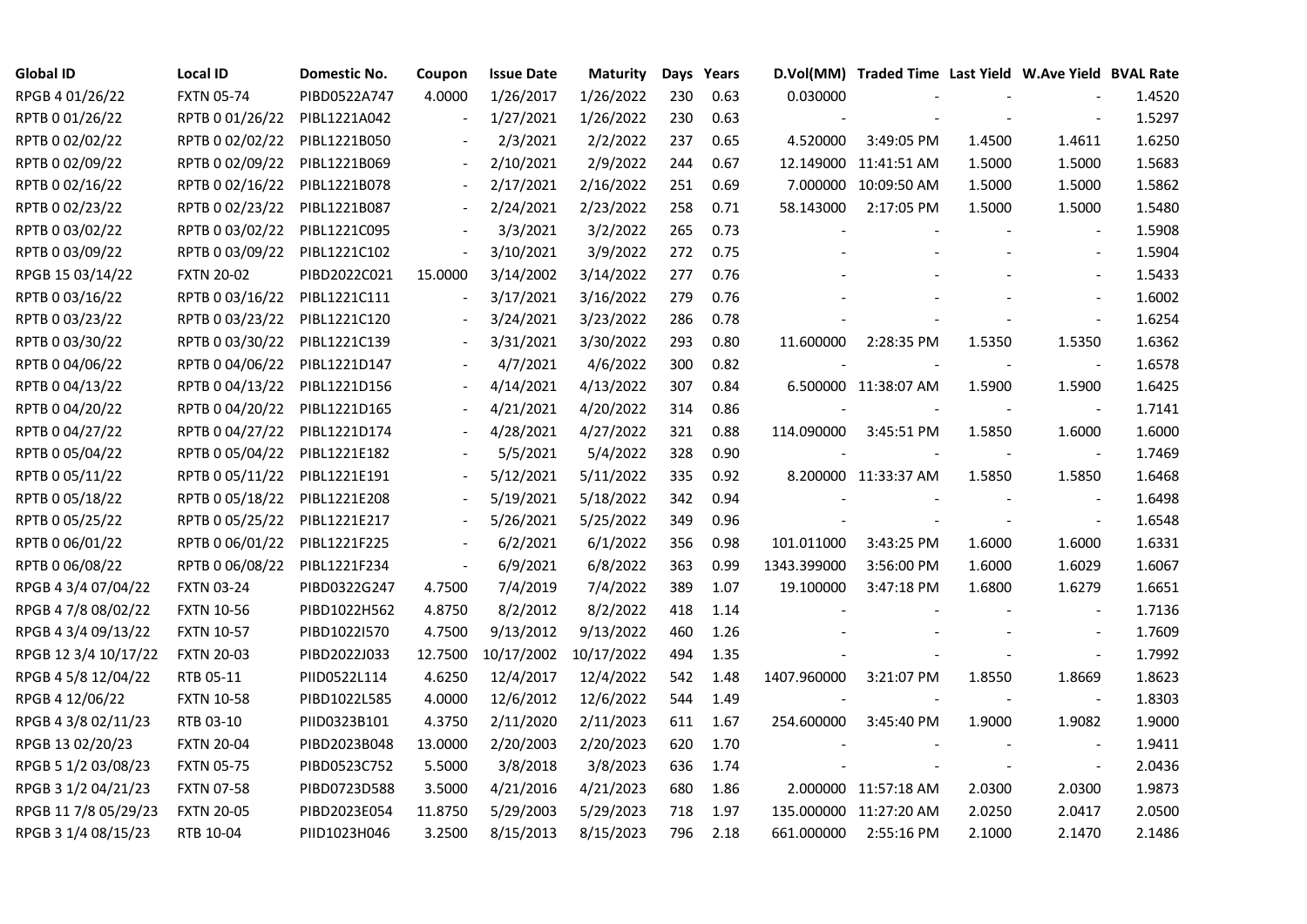| <b>Global ID</b>     | <b>Local ID</b>   | Domestic No. | Coupon  | <b>Issue Date</b> | <b>Maturity</b>       |     | Days Years |                         | D.Vol(MM) Traded Time Last Yield W.Ave Yield BVAL Rate |                          |                          |        |
|----------------------|-------------------|--------------|---------|-------------------|-----------------------|-----|------------|-------------------------|--------------------------------------------------------|--------------------------|--------------------------|--------|
| RPGB 2 3/8 09/10/23  | <b>FXTN 03-25</b> | PIBD0323I252 | 2.3750  | 9/10/2020         | 9/10/2023             | 822 | 2.25       |                         |                                                        |                          |                          | 2.1097 |
| RPGB 11 3/8 10/23/23 | <b>FXTN 20-06</b> | PIBD2023J068 | 11.3750 | 10/23/2003        | 10/23/2023            | 865 | 2.37       |                         | 56.540000 11:18:05 AM                                  | 2.1500                   | 2.1500                   | 2.1500 |
| RPGB 2 3/8 03/09/24  | RTB 03-11         | PIID0324C115 | 2.3750  | 3/9/2021          | 3/9/2024 1,003        |     | 2.75       | 6479.505000             | 3:36:31 PM                                             | 2.3750                   | 2.4802                   | 2.3748 |
| RPGB 6 1/4 03/12/24  | RTB 05-12         | PIID0524C129 | 6.2500  | 3/12/2019         | 3/12/2024 1,006       |     | 2.75       | 2.000000                | 2:02:32 PM                                             | 2.3500                   | 2.3500                   | 2.3411 |
| RPGB 4 1/2 04/20/24  | <b>FXTN 07-59</b> | PIBD0724D595 | 4.5000  | 4/20/2017         | 4/20/2024 1,045       |     | 2.86       |                         |                                                        |                          |                          | 2.4079 |
| RPGB 12 3/8 06/03/24 | <b>FXTN 20-07</b> | PIBD2024F075 | 12.3750 | 6/3/2004          | 6/3/2024 1,089        |     | 2.98       |                         |                                                        |                          |                          | 2.3988 |
| RPGB 12 7/8 08/05/24 | <b>FXTN 20-08</b> | PIBD2024H086 | 12.8750 | 8/5/2004          | 8/5/2024 1,152        |     | 3.15       |                         |                                                        |                          |                          | 2.4924 |
| RPGB 4 1/8 08/20/24  | <b>FXTN 10-59</b> | PIBD1024H595 | 4.1250  | 8/20/2014         | 8/20/2024 1,167       |     | 3.20       |                         |                                                        |                          | $\sim$                   | 2.5151 |
| RPGB 4 1/4 10/17/24  | <b>FXTN 05-76</b> | PIBD0524J762 | 4.2500  | 10/17/2019        | 10/17/2024 1,225      |     | 3.35       | 895.700000              | 2:55:19 PM                                             | 2.5650                   | 2.5731                   | 2.5749 |
| RPGB 13 3/4 11/11/24 | <b>FXTN 20-09</b> | PIBD2024K091 | 13.7500 | 11/11/2004        | 11/11/2024 1,250      |     | 3.42       |                         |                                                        | $\overline{\phantom{a}}$ | $\overline{\phantom{a}}$ | 2.5863 |
| RPGB 5 3/4 04/12/25  | <b>FXTN 07-61</b> | PIBD0725D618 | 5.7500  | 4/12/2018         | 4/12/2025 1,402       |     | 3.84       | 76.100000               | 3:43:54 PM                                             | 2.6800                   | 2.6800                   | 2.8231 |
| RPGB 12 1/8 04/14/25 | <b>FXTN 20-10</b> | PIBD2025D103 | 12.1250 | 4/14/2005         | 4/14/2025 1,404       |     | 3.84       |                         |                                                        |                          | $\overline{\phantom{a}}$ | 2.7341 |
| RPGB 2 5/8 08/12/25  | RTB 05-13         | PIID0525H130 | 2.6250  | 8/12/2020         | 8/12/2025 1,524       |     | 4.17       | 339.065000              | 3:56:24 PM                                             | 2.6900                   | 2.6899                   | 2.6973 |
| RPGB 3 5/8 09/09/25  | <b>FXTN 10-60</b> | PIBD10251608 | 3.6250  | 9/9/2015          | 9/9/2025 1,552        |     | 4.25       | 1066.241000 11:33:37 AM |                                                        | 2.7700                   | 2.7552                   | 2.7550 |
| RPGB 12 1/8 10/20/25 | <b>FXTN 20-11</b> | PIBD2025J116 | 12.1250 | 10/20/2005        | 10/20/2025 1,593      |     | 4.36       |                         |                                                        |                          |                          | 2.9019 |
| RPGB 18 1/4 11/29/25 | <b>FXTN 25-01</b> | PIBD2525K015 | 18.2500 | 11/29/2000        | 11/29/2025 1,633      |     | 4.47       |                         |                                                        |                          |                          | 2.9363 |
| RPGB 10 1/4 01/19/26 | <b>FXTN 20-12</b> | PIBD2026A122 | 10.2500 | 1/19/2006         | 1/19/2026 1,684       |     | 4.61       |                         |                                                        |                          | $\overline{\phantom{a}}$ | 2.9801 |
| RPGB 6 1/4 02/14/26  | <b>FXTN 07-62</b> | PIBD0726B627 | 6.2500  | 2/14/2019         | 2/14/2026 1,710       |     | 4.68       |                         | 1.000000 11:59:58 AM                                   | 3.0750                   | 3.0750                   | 3.1150 |
| RPGB 3 3/8 04/08/26  | <b>FXTN 05-77</b> | PIBD0526D772 | 3.3750  | 4/8/2021          | 4/8/2026 1,763        |     | 4.83       | 4535.231000             | 3:47:42 PM                                             | 3.0000                   | 3.0092                   | 3.0000 |
| RPGB 3 1/2 09/20/26  | RTB 10-05         | PIID1026I057 | 3.5000  | 9/20/2016         | 9/20/2026 1,928       |     | 5.28       |                         |                                                        |                          |                          | 3.1827 |
| RPGB 6 1/4 10/20/26  | RTB 15-01         | PIID1526J019 | 6.2500  | 10/20/2011        | 10/20/2026 1,958      |     | 5.36       |                         |                                                        |                          |                          | 3.4498 |
| RPGB 8 12/07/26      | <b>FXTN 20-13</b> | PIBD2026L139 | 8.0000  | 12/7/2006         | 12/7/2026 2,006       |     | 5.49       |                         |                                                        |                          |                          | 3.3294 |
| RPGB 5 3/8 03/01/27  | RTB 15-02         | PIID1527C023 | 5.3750  | 3/1/2012          | 3/1/2027 2,090        |     | 5.72       |                         |                                                        |                          |                          | 3.2937 |
| RPGB 4 3/4 05/04/27  | <b>FXTN 10-61</b> | PIBD1027E617 | 4.7500  | 5/4/2017          | 5/4/2027 2,154        |     | 5.90       | 2410.000000             | 3:58:40 PM                                             | 3.3400                   | 3.3539                   | 3.3465 |
| RPGB 8 5/8 09/06/27  | <b>FXTN 20-14</b> | PIBD2027I140 | 8.6250  | 9/6/2007          | 9/6/2027 2,279        |     | 6.24       |                         |                                                        | $\blacksquare$           | $\blacksquare$           | 3.4158 |
| RPGB 6 1/4 03/22/28  | <b>FXTN 10-63</b> | PIBD1028C635 | 6.2500  | 3/22/2018         | 3/22/2028 2,477       |     | 6.78       |                         | 525.000000 11:39:19 AM                                 | 3.5850                   | 3.5952                   | 3.5925 |
| RPGB 3 5/8 04/22/28  | <b>FXTN 07-64</b> | PIBD0728D649 | 3.6250  | 4/22/2021         | 4/22/2028 2,508       |     | 6.87       | 15864.130000            | 3:57:55 PM                                             | 3.5575                   | 3.5521                   | 3.5585 |
| RPGB 9 1/2 12/04/28  | <b>FXTN 20-15</b> | PIBD2028L151 | 9.5000  | 12/4/2008         | 12/4/2028 2,734       |     | 7.49       |                         |                                                        |                          | $\blacksquare$           | 3.6390 |
| RPGB 67/8 01/10/29   | <b>FXTN 10-64</b> | PIBD1029A644 | 6.8750  | 1/10/2019         | 1/10/2029 2,771       |     | 7.59       | 701.510000              | 3:44:50 PM                                             | 3.7000                   | 3.7011                   | 3.7110 |
| RPGB 8 3/4 05/27/30  | <b>FXTN 20-16</b> | PIBD2030E166 | 8.7500  | 5/27/2010         | 5/27/2030 3,273       |     | 8.96       |                         |                                                        |                          |                          | 3.8051 |
| RPGB 2 7/8 07/09/30  | <b>FXTN 10-65</b> | PIBD1030G655 | 2.8750  | 7/9/2020          | 7/9/2030 3,316        |     | 9.08       |                         |                                                        |                          |                          | 3.7823 |
| RPGB 12 1/2 07/28/30 | <b>FXTN 25-02</b> | PIBD2530G029 | 12.5000 | 7/28/2005         | 7/28/2030 3,335       |     | 9.13       |                         |                                                        |                          | $\sim$                   | 3.8169 |
| RPGB 11 1/4 01/26/31 | <b>FXTN 25-03</b> | PIBD2531A032 | 11.2500 | 1/26/2006         | 1/26/2031 3,517       |     | 9.63       |                         |                                                        |                          | $\sim$                   | 3.8583 |
| RPGB 8 07/19/31      | <b>FXTN 20-17</b> | PIBD2031G171 | 8.0000  | 7/19/2011         | 7/19/2031 3,691 10.11 |     |            | 195.382000              | 2:37:03 PM                                             | 3.7500                   | 3.7333                   | 3.7322 |